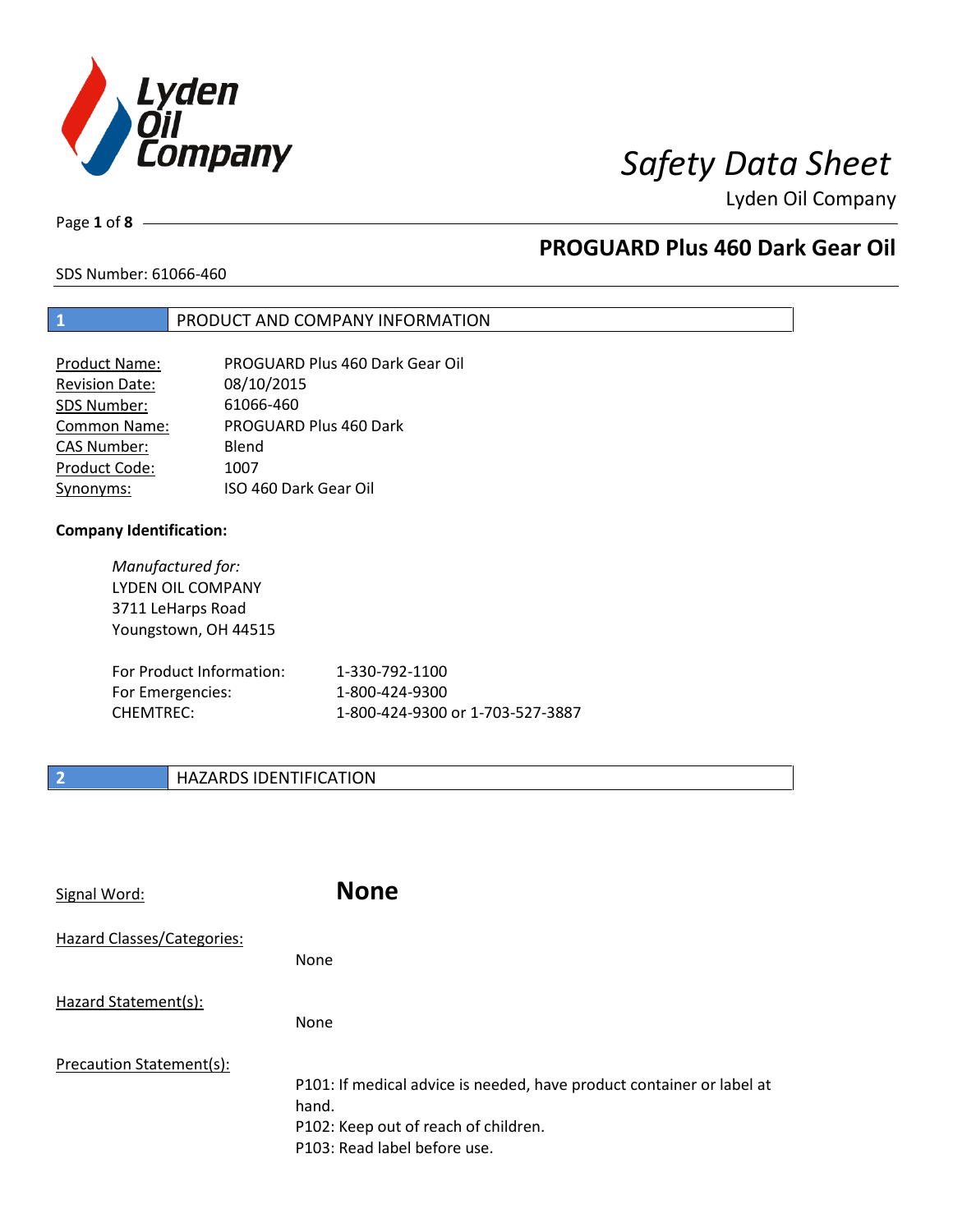

Page **2** of **8**

# **PROGUARD Plus 460 Dark Gear Oil**

SDS Number: 61066-460

Other Hazard Statement(s):

-NFPA Ratings:  $Health = 1$  $Fire = 1$ Reactivity  $= 0$ 

## **3** COMPOSITION / INFORMATION ON INGREDIENTS

Ingredients:

*Mixture of the substances listed below with nonhazardous additions.*

| <b>Chemical Name</b>                                   | <b>CAS Number</b> | Percentage |
|--------------------------------------------------------|-------------------|------------|
| Asphaltic Resin                                        | 8052-42-4         | 50-100     |
| Distillates (petroleum), hydrotreated light naphthenic | 64742-53-6        | 25-50      |

*\*Any concentration shown as a range is to protect confidentiality or is due to batch variation.*

|  | <b>FIRST AID MEASURES</b><br>___ |
|--|----------------------------------|
|--|----------------------------------|

## Description of First Aid Measures:

Inhalation:

|               | In case of unconsciousness, place patient stably in side position for<br>transportation. Call a POISON CENTER and consult medical attention if<br>you feel unwell.           |
|---------------|------------------------------------------------------------------------------------------------------------------------------------------------------------------------------|
| Skin Contact: | Wash with plenty of water, if skin irritation occurs: get medical<br>attention. Remove contaminated clothing and wash before reuse.                                          |
| Eye Contact:  | Rinse cautiously with water for several minutes. Remove contact<br>lenses if present and easy to do. Continue rinsing. If eye irritation<br>persists, get medical attention. |
| Ingestion:    | Rinse mouth with water. If symptoms develop, obtain medical<br>attention.                                                                                                    |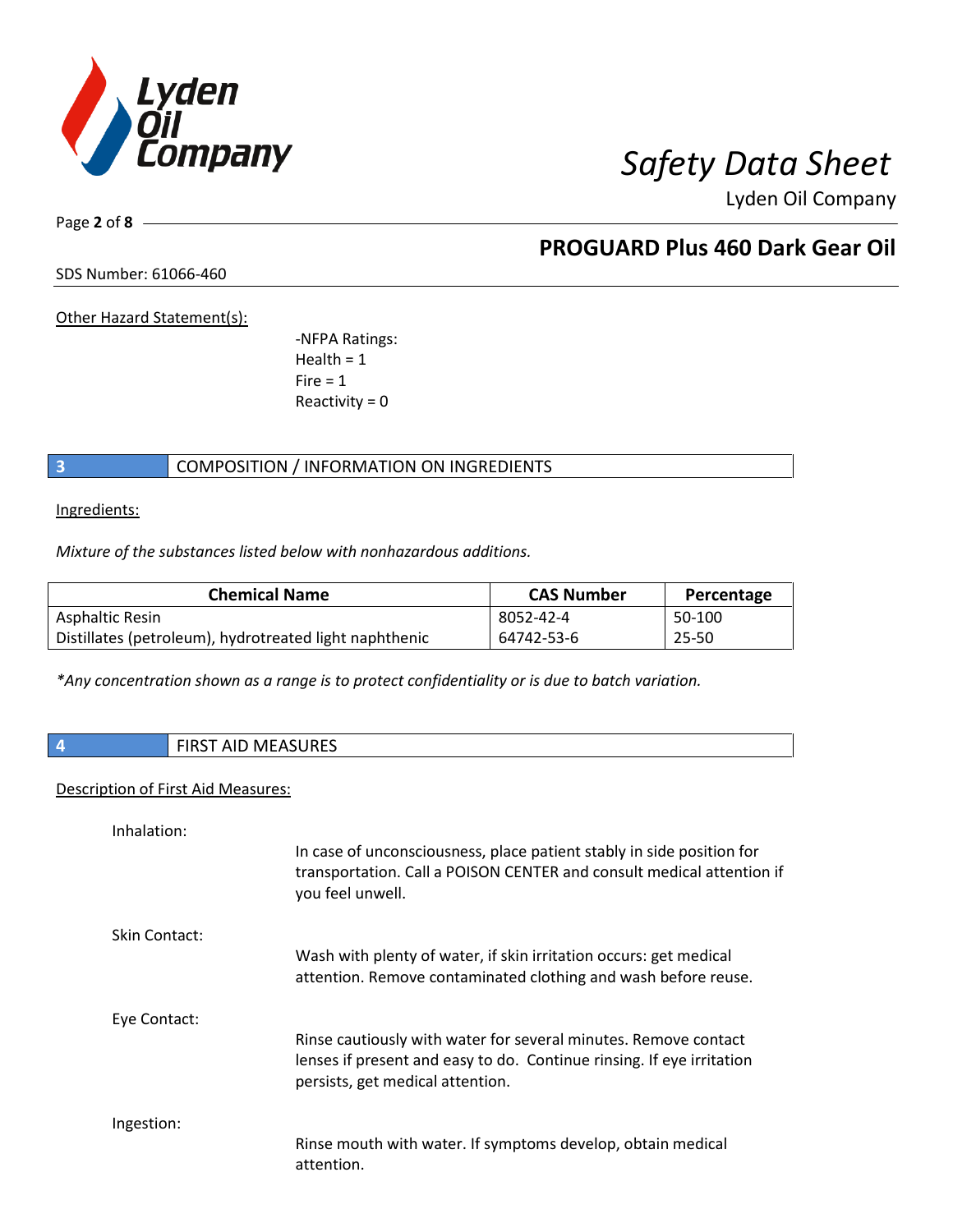

**PROGUARD Plus 460 Dark Gear Oil**

Lyden Oil Company

SDS Number: 61066-460

Page **3** of **8**

| Symptoms and Effects, both acute and delayed: | No further relevent data available.                                                                                                                                                               |
|-----------------------------------------------|---------------------------------------------------------------------------------------------------------------------------------------------------------------------------------------------------|
| <b>Recommended Actions:</b>                   | Treat symptomatically. Call a doctor or poison<br>control center for guidance.                                                                                                                    |
| 5<br>FIRE FIGHTING MEASURES                   |                                                                                                                                                                                                   |
| Recommended Fire-Extinguishing Equipment:     | Use fire-fighting measures and equipment suitable<br>for the environment.                                                                                                                         |
| Possible Hazards During a Fire:               | Hazardous combustion products may include: A<br>complex mixture of airborne solid and liquid<br>particulates and gases (smoke). Carbon monoxide.<br>Unidentified organic and inorganic compounds. |
| Recommendations to Firefighters:              | No special measures required.                                                                                                                                                                     |
| <b>ACCIDENTAL RELEASE MEASURES</b><br>6       |                                                                                                                                                                                                   |
| <b>Personal Precautions:</b>                  | Avoid contact with skin and eyes.                                                                                                                                                                 |
| <b>Emergency Procedures:</b>                  | Contain spilled material, collect in suitable and<br>properly labeled containers.                                                                                                                 |
| <b>Environmental Precautions:</b>             | Do not allow to reach sewage system or any water<br>course.<br>Do not allow to enter ground waters.                                                                                               |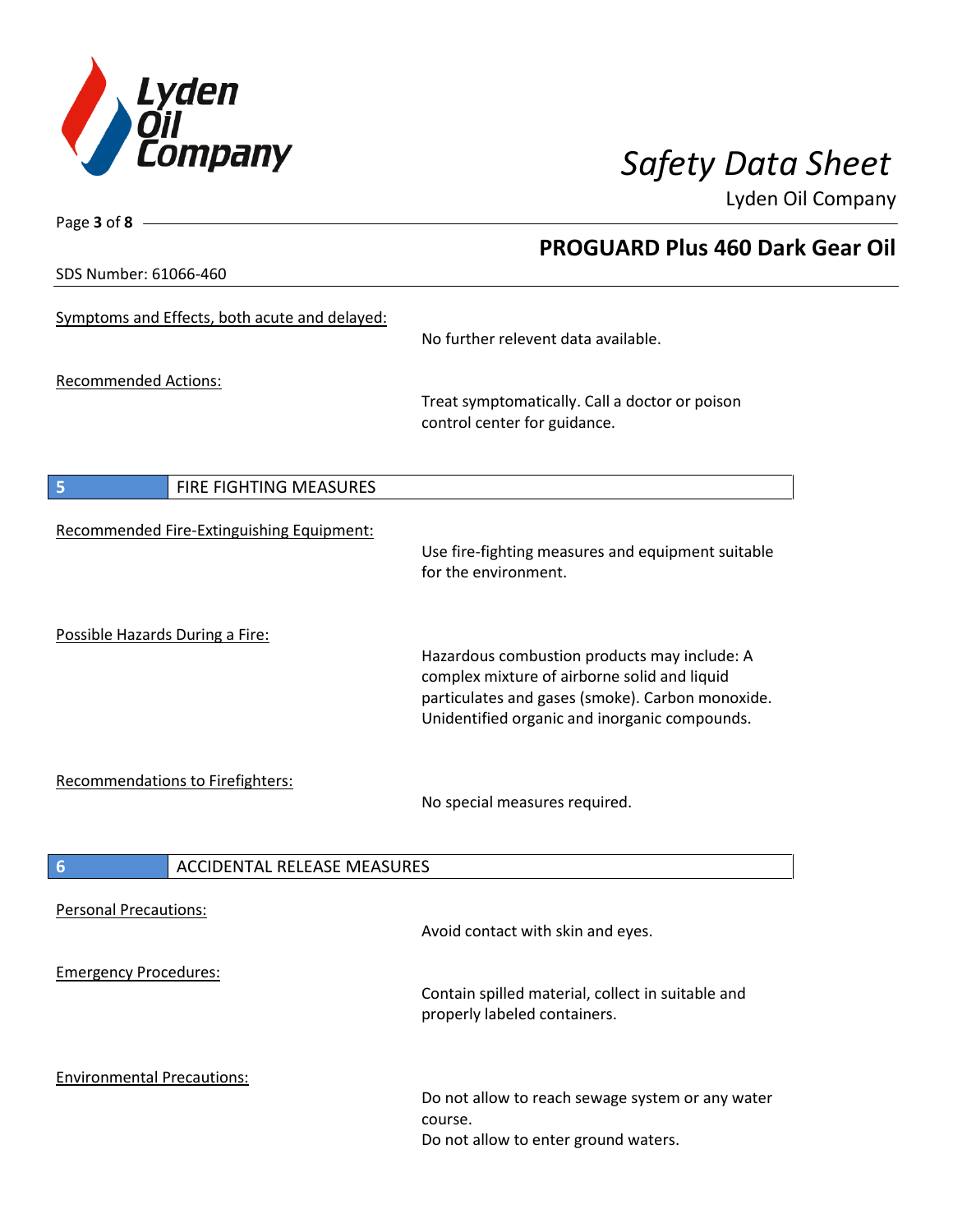

Page **4** of **8**

## **PROGUARD Plus 460 Dark Gear Oil**

## SDS Number: 61066-460

Cleanup Procedures:

Absorb with liquid-binding material (sand, diatomite, acid binders, universal binders, sawdust). Ensure adequate ventilation.

# **7 HANDLING AND STORAGE**

Handling Precautions:

Ensure good ventilation/exhaustion at the workplace. Prevent formation of aerosols.

Storage Requirements:

Keep container tightly closed and in a cool, wellventilated area. Keep away from sources of ignition. Store locked up. Keep container tightly sealed.

## **8** EXPOSURE CONTROLS / PERSONAL PROTECTION

## Exposure Limits:

-Asphaltic Resin (50-100%):

PEL - Long-term value: 5mg/m<sup>3</sup> REL – Short-term value:  $10mg/m<sup>3</sup>$ Long-term value: 5mg/m<sup>3</sup> Ceiling limit value: 5mg/m<sup>3</sup> (15 minutes) TLV – Short-term value:  $10mg/m^3$ Long-term value: 5mg/m<sup>3</sup> BEI – Medium: urine, Time: end of shift at end or workweek, Parameter: 1- Hydroxyprene with hydrolysis (nonquantitative)

-64742-53-6 Distillates (petroleum), hydrotreated light naphthenic (25-50%):

ACGIH TLV – Short-term value:  $10\,\text{mg/m}^3$ Long-term value: 5mg/m<sup>3</sup> NIOSH REL - Short-term value: 10mg/m<sup>3</sup> Long-term value: 5mg/m<sup>3</sup> OSHA PEL – Long-term value: 5mg/m<sup>3</sup>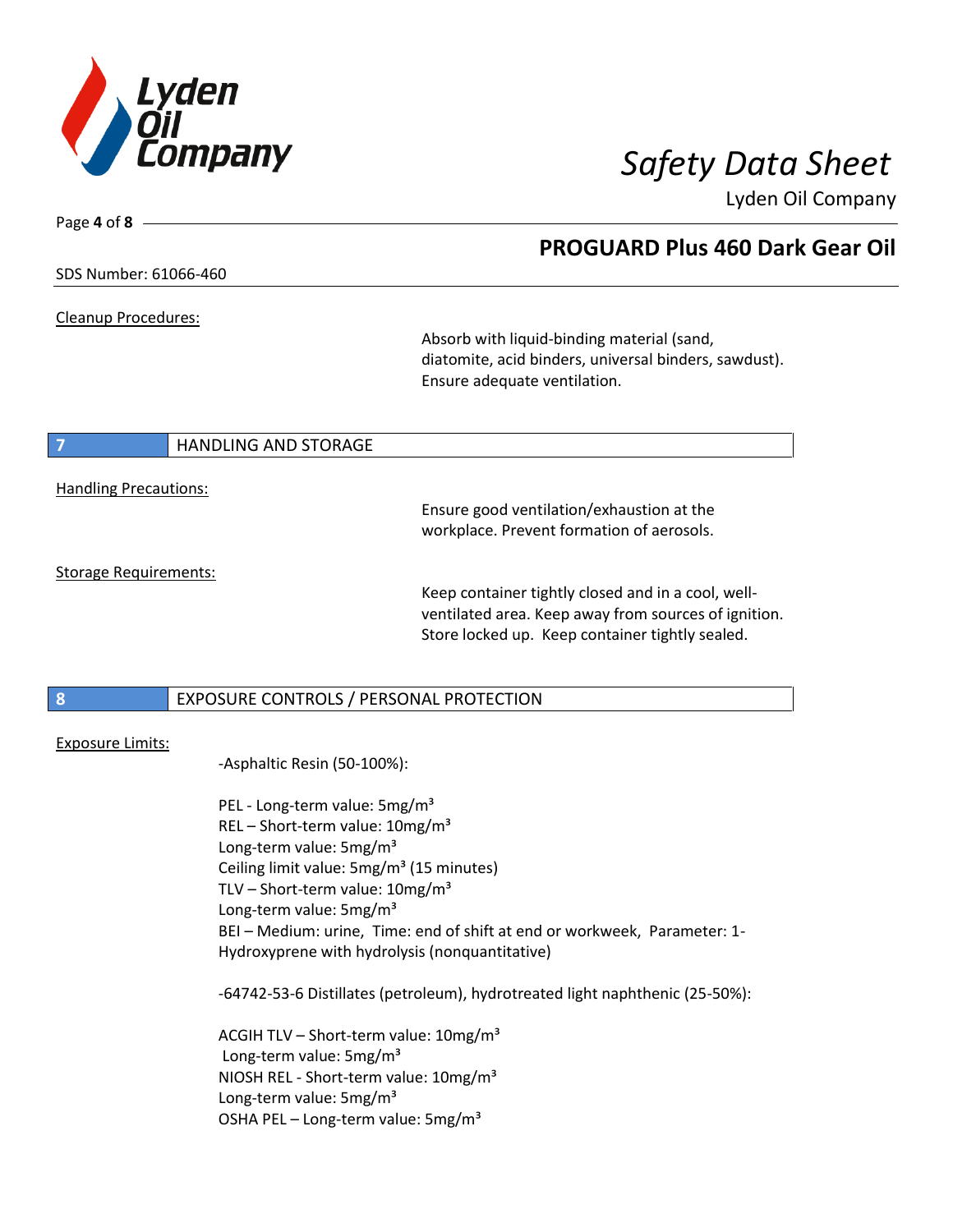

**PROGUARD Plus 460 Dark Gear Oil**

Lyden Oil Company

SDS Number: 61066-460

Engineering Controls:

Page **5** of **8**

All ventilation should be designed in accordance with OSHA standard (29 CFR 1910.94).

Personal Protective Equipment:

Keep away from foodstuffs, beverages, and feed. Immediately remove all soiled and contaminated clothing. Wash hands before breaks and at the end of work.

Avoid contact with eyes and skin. Use safety glasses and gloves.

## **9** PHYSICAL AND CHEMICAL PROPERTIES

| Dark brown                                   |
|----------------------------------------------|
| Liquid                                       |
| Petroleum-like                               |
| Data not available                           |
| Data not available                           |
| Data not available                           |
| 225° C / 437° F                              |
| Data not available                           |
| >150°C/>302°F                                |
| Data not available                           |
| Data not available                           |
| Data not available                           |
| Data not available                           |
| Data not available                           |
| 7.739 pounds per gallon at 68°F              |
| Insoluble in water                           |
| Data not available                           |
| Data not available                           |
| Data not available                           |
| 460 mm <sup>2</sup> /sec (kinematic at 40°C) |
|                                              |

**10** STABILITY AND REACTIVITY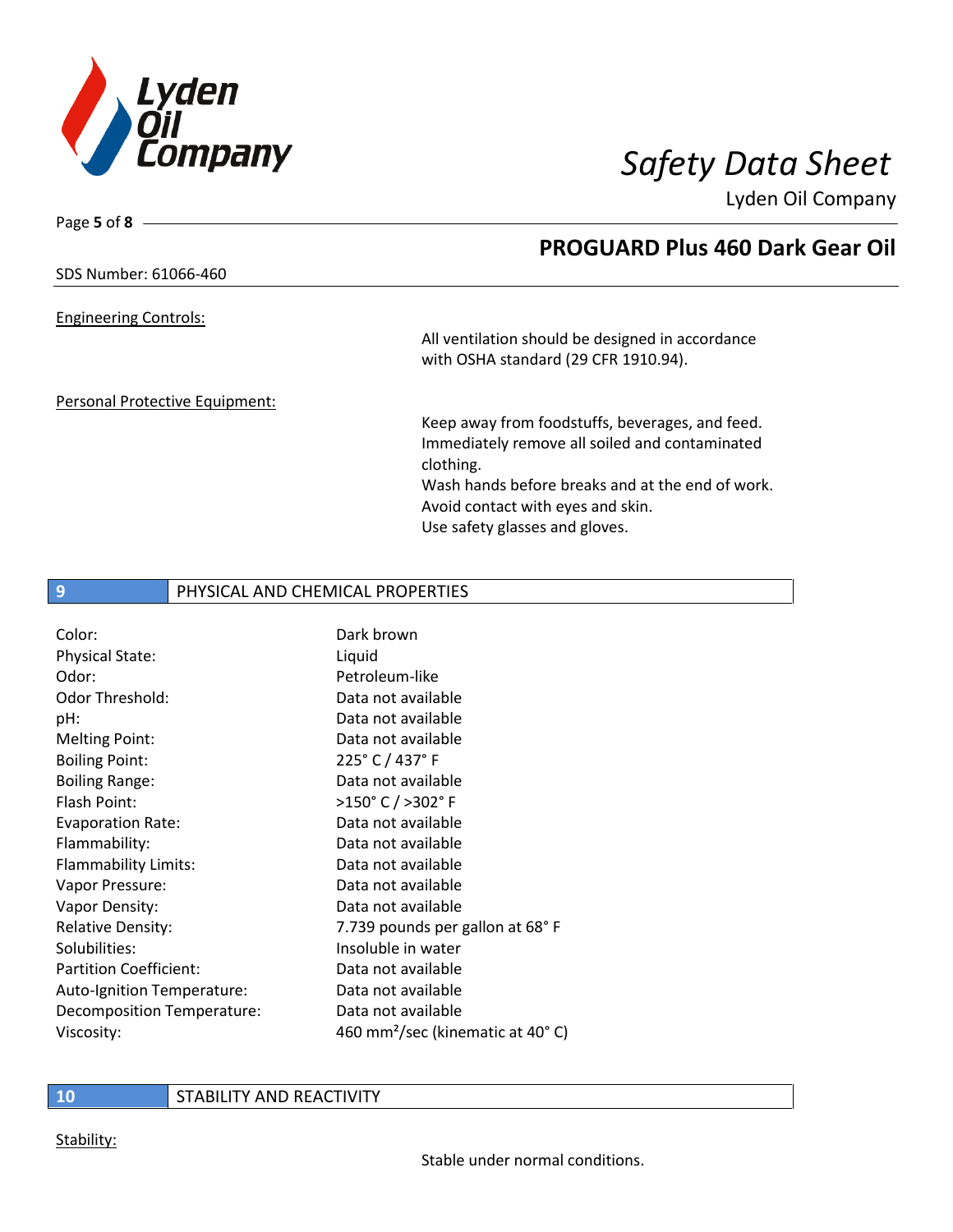

| Page 6 of 8 $-$                |                                                               |
|--------------------------------|---------------------------------------------------------------|
|                                | <b>PROGUARD Plus 460 Dark Gear Oil</b>                        |
| SDS Number: 61066-460          |                                                               |
| Reactivity:                    | Not reactive under normal conditions.                         |
| <b>Conditions to Avoid:</b>    | No further relevant information available.                    |
| <b>Hazardous Reactions:</b>    | No known hazardous reactions.                                 |
| <b>Incompatible Materials:</b> | No further relevant information available.                    |
| <b>Decomposition Products:</b> | Hazardous decomposition products are not<br>expected to form. |

## **11** TOXICOLOGICAL INFORMATION

| Routes of Exposure:          |                                                                                                                                        |
|------------------------------|----------------------------------------------------------------------------------------------------------------------------------------|
|                              | Skin, eye contact, and inhalation are the primary<br>routes of exposure although exposure may occur<br>following accidental ingestion. |
| <b>Exposure Effects:</b>     |                                                                                                                                        |
|                              | Irritant to skin and mucous membranes.                                                                                                 |
|                              | Irritant to eyes.<br>Inhalation of vapors or mists may cause irritation.                                                               |
| <b>Measures of Toxicity:</b> |                                                                                                                                        |
|                              | <b>Acute Toxicity Estimates:</b>                                                                                                       |
|                              | Dermal LD50: 3478 mg/kg (rabbit)<br>Inhalative LC50: 657 mg/l (4 hours) (rat)                                                          |
|                              | <b>Asphaltic Resin</b>                                                                                                                 |
|                              | Oral LD50: >5000 mg/kg (rat)<br>Dermal LD50: >2000 mg/kg (rabbit)<br>Inhalative LC50: 377.6 mg/l (4 hours) (rat)                       |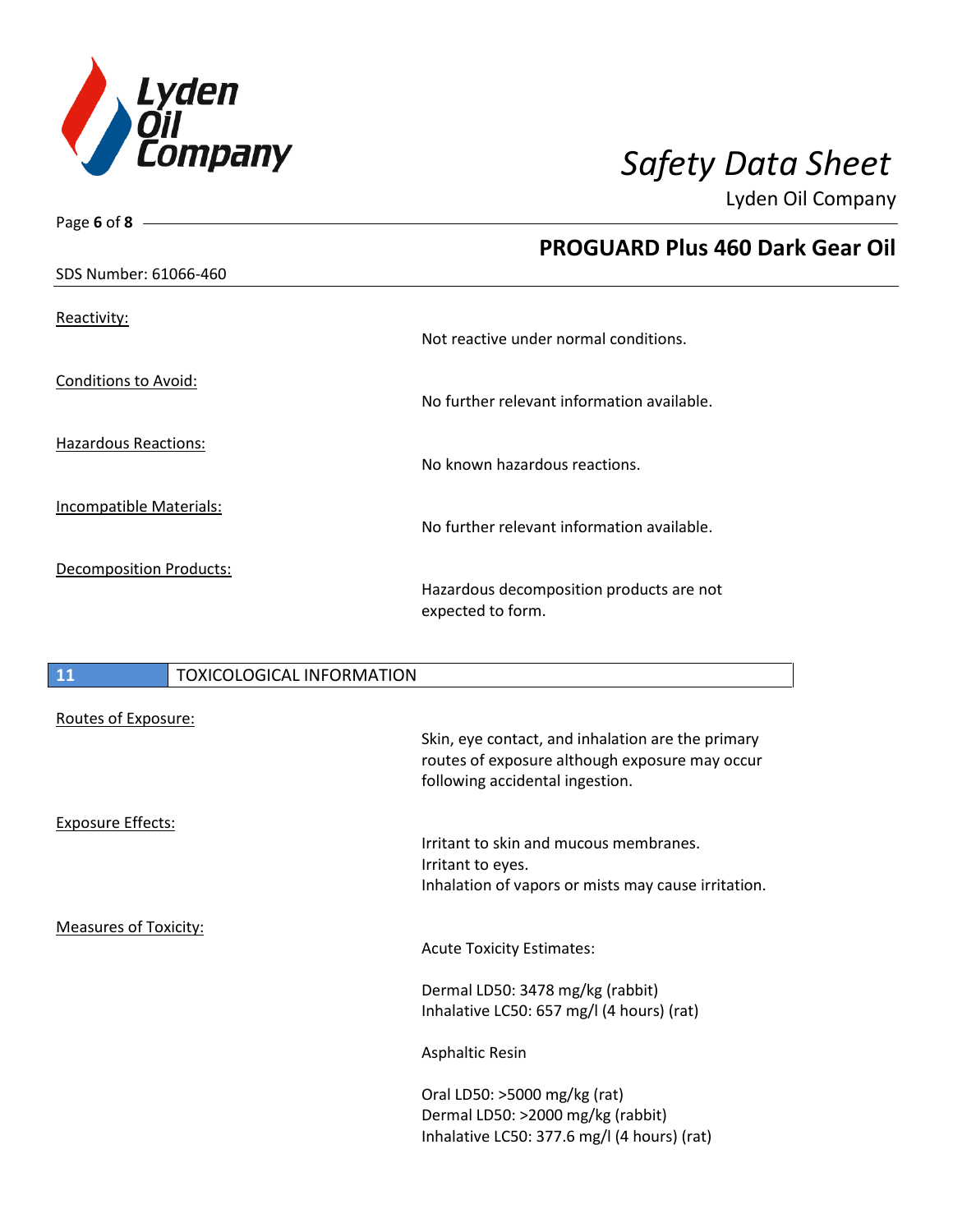

**PROGUARD Plus 460 Dark Gear Oil**

Lyden Oil Company

SDS Number: 61066-460

Page **7** of **8**

Carcinogenic/Mutagenic Precautions:

Asphaltic resin: Carcinogenic category 2B (IARC).

| <b>12</b>                                                                                                                          | <b>ECOLOGICAL INFORMATION</b>                                                        |                                                                                             |
|------------------------------------------------------------------------------------------------------------------------------------|--------------------------------------------------------------------------------------|---------------------------------------------------------------------------------------------|
| <b>Ecological Precautions:</b>                                                                                                     |                                                                                      | Avoid exposing to the environment.                                                          |
| <b>Ecological Effects:</b>                                                                                                         |                                                                                      | Water hazard class 1 (self-assessment): Slightly hazardous to water.                        |
| 13                                                                                                                                 | <b>DISPOSAL CONSIDERATIONS</b>                                                       |                                                                                             |
| Disposal Methods:                                                                                                                  |                                                                                      | Dispose of waste material in accordance with all<br>local, state, and federal requirements. |
| <b>Disposal Containers:</b>                                                                                                        |                                                                                      | Use properly approved container for disposal.                                               |
| <b>Special Precautions:</b>                                                                                                        |                                                                                      | Do not dispose of with household garbage.<br>Do not flush to surface waters or drains.      |
| 14                                                                                                                                 | <b>TRANSPORT INFORMATION</b>                                                         |                                                                                             |
| <b>UN Number:</b><br><b>UN Shipping Name:</b><br><b>Transport Hazard Class:</b><br>Packing Group:<br><b>Environmental Hazards:</b> | Data not available<br>Data not available<br>Data not available<br>Data not available |                                                                                             |
|                                                                                                                                    |                                                                                      | Data not available                                                                          |

Bulk Transport Guidance:

Data not available